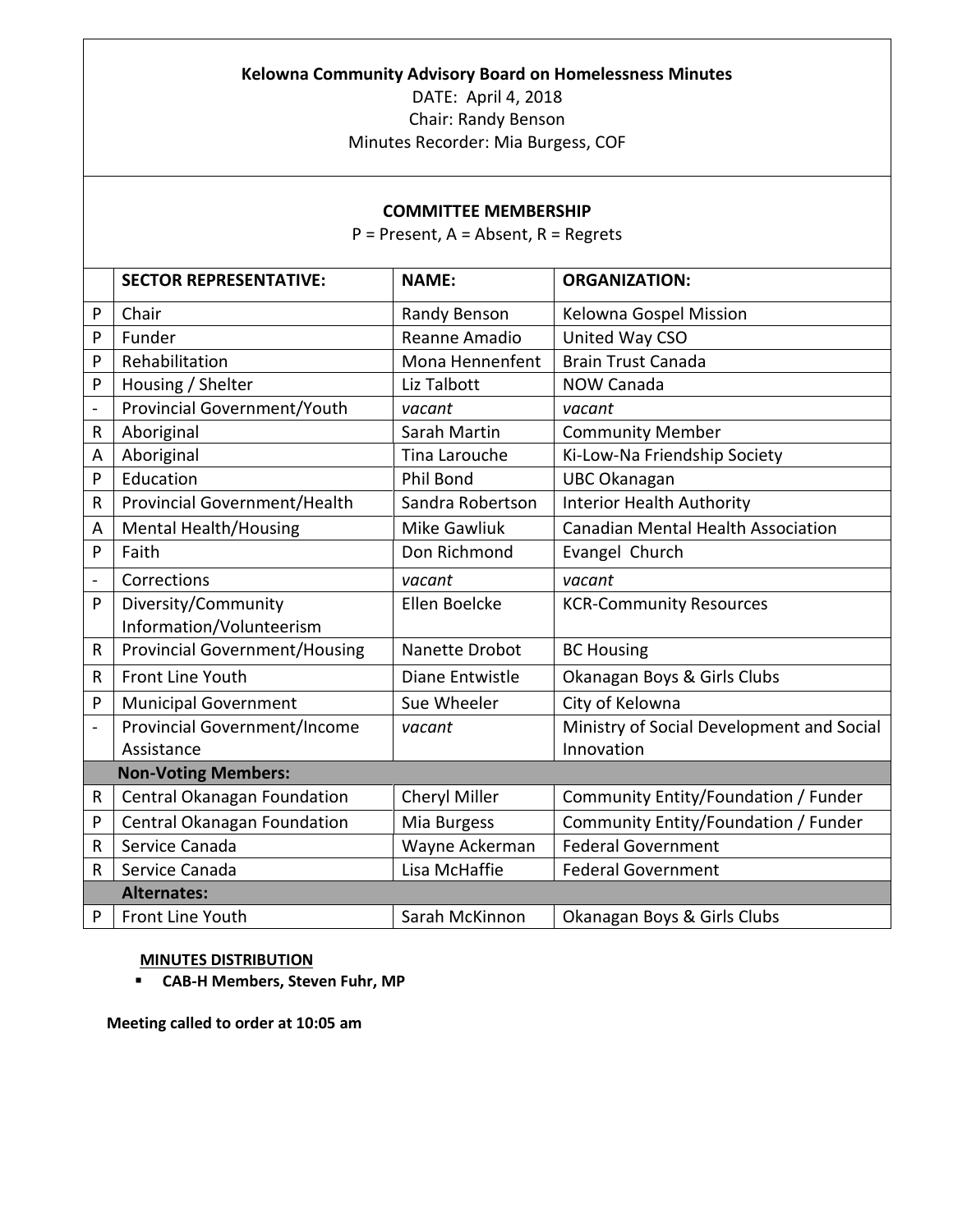| <b>AGENDA ITEM</b>                                                                          | <b>ACTION</b> |
|---------------------------------------------------------------------------------------------|---------------|
| 1. Welcome to new members and guests and Introductions - Randy                              |               |
| Approved                                                                                    |               |
|                                                                                             |               |
| 2. Approval of January 24, 2018 Minutes and April 4, 2018 Agenda - Randy                    |               |
| January 24, 2018 minutes amended to show:                                                   |               |
|                                                                                             |               |
| <b>CAB-H MOTION:</b>                                                                        |               |
| CAB-H will support and align with the obligations of the Journey Home strategy<br>$\bullet$ |               |
| that is currently being undertaken by the City of Kelowna and advocate for one              |               |
| plan that also satisfies HPS financial requirements.                                        |               |
|                                                                                             |               |
| Motion approved by CAB-H : Mona motioned to accept, Don seconded                            |               |
| 3. Journey Home update-Alina Turner                                                         |               |
| Alina reviewed presentation slides<br>$\bullet$                                             |               |
| Journey Home Plan                                                                           |               |
| 5 year plan<br>$\circ$                                                                      |               |
| \$100 million over 5 years<br>$\circ$                                                       |               |
| Eliminate chronic and episodic homelessness<br>$\circ$                                      |               |
| Shift resources<br>$\circ$                                                                  |               |
| Alina reviewed total number of people at risk of homelessness<br>$\circ$                    |               |
| Community engagement                                                                        |               |
| 1,697 communication touch points<br>$\circ$                                                 |               |
| 25 design labs<br>O                                                                         |               |
| 636 people attended labs<br>$\circ$                                                         |               |
| Lived experience circle<br>$\circ$                                                          |               |
| 501 people completed public survey<br>$\circ$                                               |               |
| 80 people signed up for community check-in<br>O                                             |               |
| Alina reviewed themes that emerged out of consultations                                     |               |
| Red zone was discussed at one design lab: how to create a safe space while not              |               |
| criminalizing people experiencing homelessness                                              |               |
| People felt red zone needed to be discussed in the community<br>٠                           |               |
| Alina worked on Yellowknife community plan<br>٠                                             |               |
| Yellowknife created an indigenous lived-experience social enterprise clean-up<br>٠          |               |
| crew that was paid to clean up around the city                                              |               |
| Kelowna exploring social enterprises and social finance<br>$\bullet$                        |               |
| Holding a land trust is an idea-donors can donate funds for affordable housing<br>٠         |               |
| Journey Home wants to create a funders roundtable<br>$\bullet$                              |               |
| Need investments to be aligned<br>$\bullet$                                                 |               |
| Need to identify a backbone agency to take the lead on the plan<br>٠                        |               |
| Living experience should be imbedded as part of backbone governance<br>$\bullet$            |               |
| Need to support peer models and mentorship<br>$\bullet$                                     |               |
| Healthy housing document and Journey Home plan will be presented together                   |               |
| \$52 million in capital investments; \$42 million in operations<br>$\bullet$                |               |
| Business as usual approach to addressing homelessness will cost \$100 million               |               |
| System planner organization shouldn't be an agency that also delivers services              |               |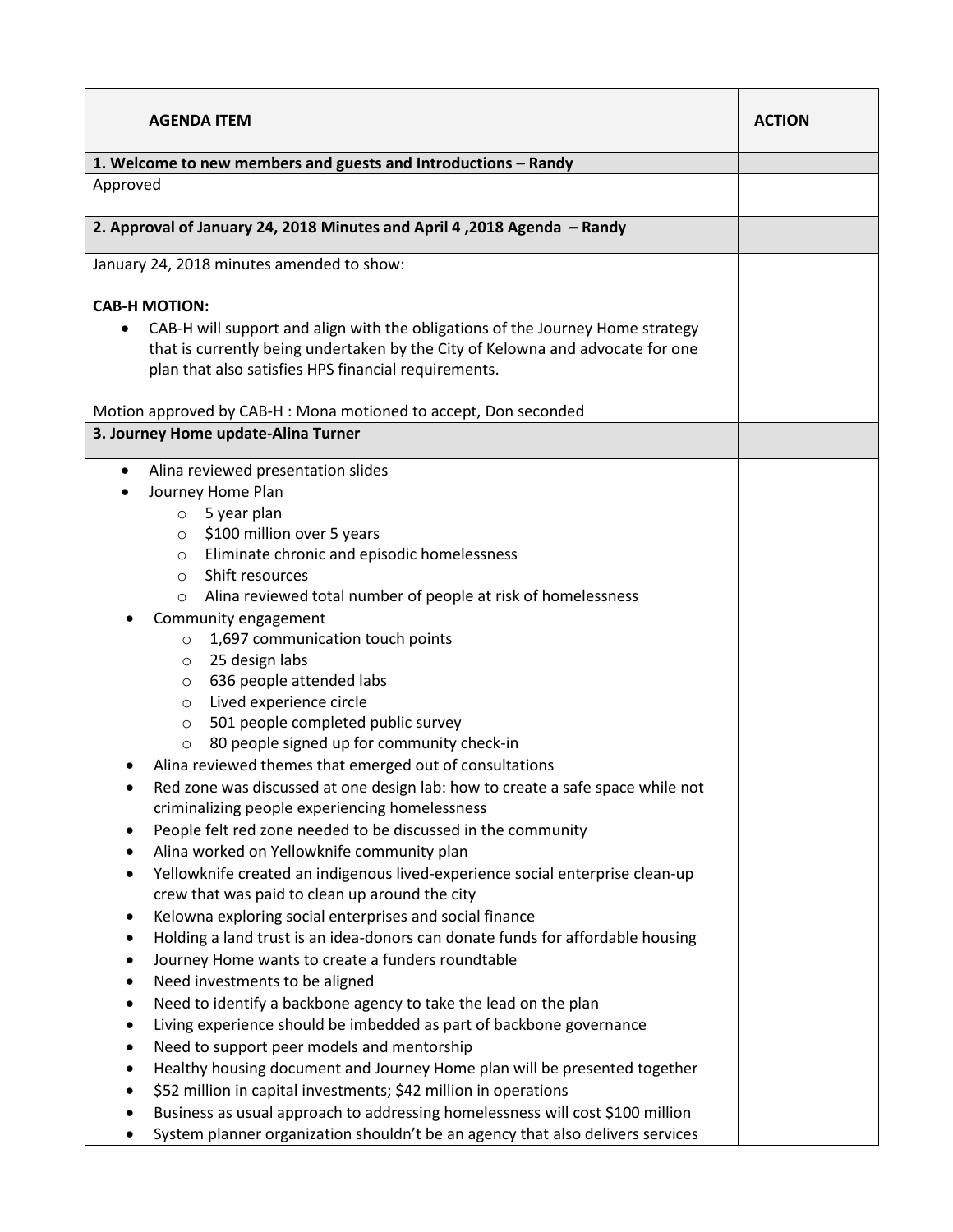| <b>AGENDA ITEM</b>                                                                                                                                                                                                                                                                                                                                                                                                                                                                                                                                                                                                                                                                                                                                                                                                                                                                                                                                                                                                                                                                                                                                                                                                                                                                                                                                                                                                                                                                                                                                                                                                       | <b>ACTION</b> |
|--------------------------------------------------------------------------------------------------------------------------------------------------------------------------------------------------------------------------------------------------------------------------------------------------------------------------------------------------------------------------------------------------------------------------------------------------------------------------------------------------------------------------------------------------------------------------------------------------------------------------------------------------------------------------------------------------------------------------------------------------------------------------------------------------------------------------------------------------------------------------------------------------------------------------------------------------------------------------------------------------------------------------------------------------------------------------------------------------------------------------------------------------------------------------------------------------------------------------------------------------------------------------------------------------------------------------------------------------------------------------------------------------------------------------------------------------------------------------------------------------------------------------------------------------------------------------------------------------------------------------|---------------|
| Will need 6 FTE staff<br>$\bullet$<br>CAB-H will continue to be a de-facto system planner if JH plan doesn't work out<br>City of Kelowna has made following commitments: \$75,000-2018; \$150,000-2019;<br>$\bullet$<br>\$150,000-2020.<br>Need to have a transition phase from JH to backbone implementation-approx. 6<br>$\bullet$<br>months<br>Accountability is important<br>٠<br>Who decides backbone leader?<br>$\bullet$<br>Implementation is important<br>$\bullet$<br>Pit data-how soon can PiT data be provided to city? Next week?<br>$\bullet$<br>Mia: not possible for next week but will connect with Jordan and Cheryl to<br>$\bullet$<br>determine when data will be ready to share<br>JH preliminary presentation to council will be on May 7 <sup>th</sup><br>$\bullet$                                                                                                                                                                                                                                                                                                                                                                                                                                                                                                                                                                                                                                                                                                                                                                                                                                |               |
| 4. Community Entity update-Mia                                                                                                                                                                                                                                                                                                                                                                                                                                                                                                                                                                                                                                                                                                                                                                                                                                                                                                                                                                                                                                                                                                                                                                                                                                                                                                                                                                                                                                                                                                                                                                                           |               |
| The Province is investing \$550,000 to fund homeless counts in 12 communities<br>٠<br>and plans to report on the preliminary results by early summer.<br>Communities participating in the 2018 provincially funded counts:<br>٠<br>Campbell River - April 13<br>$\circ$<br>Comox Valley - March 7<br>$\circ$<br>Cranbrook - To be scheduled<br>$\circ$<br>Fort St. John - April 18<br>$\circ$<br>Merritt - April 4<br>$\circ$<br>Parksville and Qualicum Beach - April 18<br>$\circ$<br>Penticton - April 23<br>$\circ$<br>Port Alberni - April 11<br>$\circ$<br>Prince Rupert - March 21<br>$\circ$<br>Sechelt - April 23<br>$\circ$<br>Smithers - April 24<br>O<br>Williams Lake - March 26<br>$\circ$<br>The Province will compile the data from the provincially funded counts with<br>counts from the following communities, conducted in 2017: Metro Vancouver,<br>Fraser Valley Regional District, Duncan, Vernon.<br>Provincial Homelessness Action Plan is expected to be released later this year.<br>٠<br>BC10 is seeking clarification on methodology that will be used in counts<br>٠<br>Celine Mauboules, Executive Director, Homelessness Services Association of BC,<br>٠<br>will participate in the April BC10 teleconference to discuss the homeless counts<br>being coordinated by the province.<br>Dominic (BCH) is also planning to be available for this meeting<br>٠<br>COF PiT went according to plan<br>٠<br>I connected with City of West Kelowna staff to provide information on our PiT<br>٠<br>process and documents to assist them in their count planning. They will partner<br>with WFN. |               |
| BC Coalition to End Youth Homelessness was approved to receive \$19,500 for<br>members to attend an in-person meeting in Vancouver                                                                                                                                                                                                                                                                                                                                                                                                                                                                                                                                                                                                                                                                                                                                                                                                                                                                                                                                                                                                                                                                                                                                                                                                                                                                                                                                                                                                                                                                                       |               |